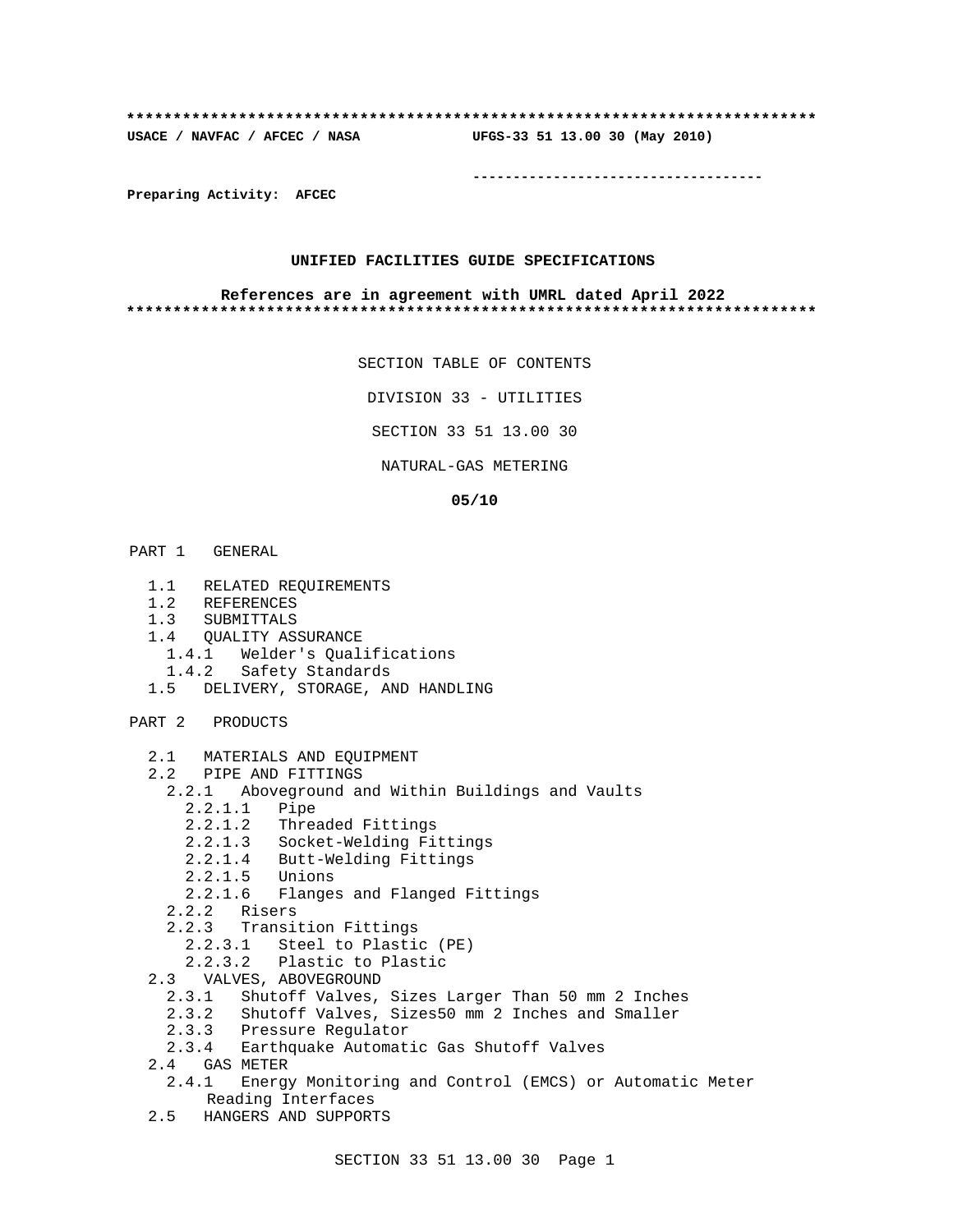- 2.6 WELDING FILLER METAL
- 2.7 PIPE-THREAD TAPE
- 2.8 BOLTING (BOLTS AND NUTS)
- 2.9 GASKETS
- 2.10 IDENTIFICATION FOR ABOVEGROUND PIPING (INTERIOR)
- PART 3 EXECUTION
	- 3.1 INSTALLATION
		- 3.1.1 Meters
		- 3.1.2 Piping
			- 3.1.2.1 Cleanliness
			- 3.1.2.2 Aboveground Steel Piping
			- 3.1.2.3 Wrapping
		- 3.1.3 Regulators and Valves
		- 3.1.3.1 Pressure Regulator
			- 3.1.3.2 Stop Valve and Shutoff Valve
- 3.1.4 Pipe Sleeves
- 3.1.5 Piping Hangers and Supports
	- 3.2 FIELD QUALITY CONTROL
	- 3.2.1 Metal Welding Inspection
	- 3.3 PROTECTIVE COVERING FOR ABOVEGROUND PIPING SYSTEMS
- -- End of Section Table of Contents --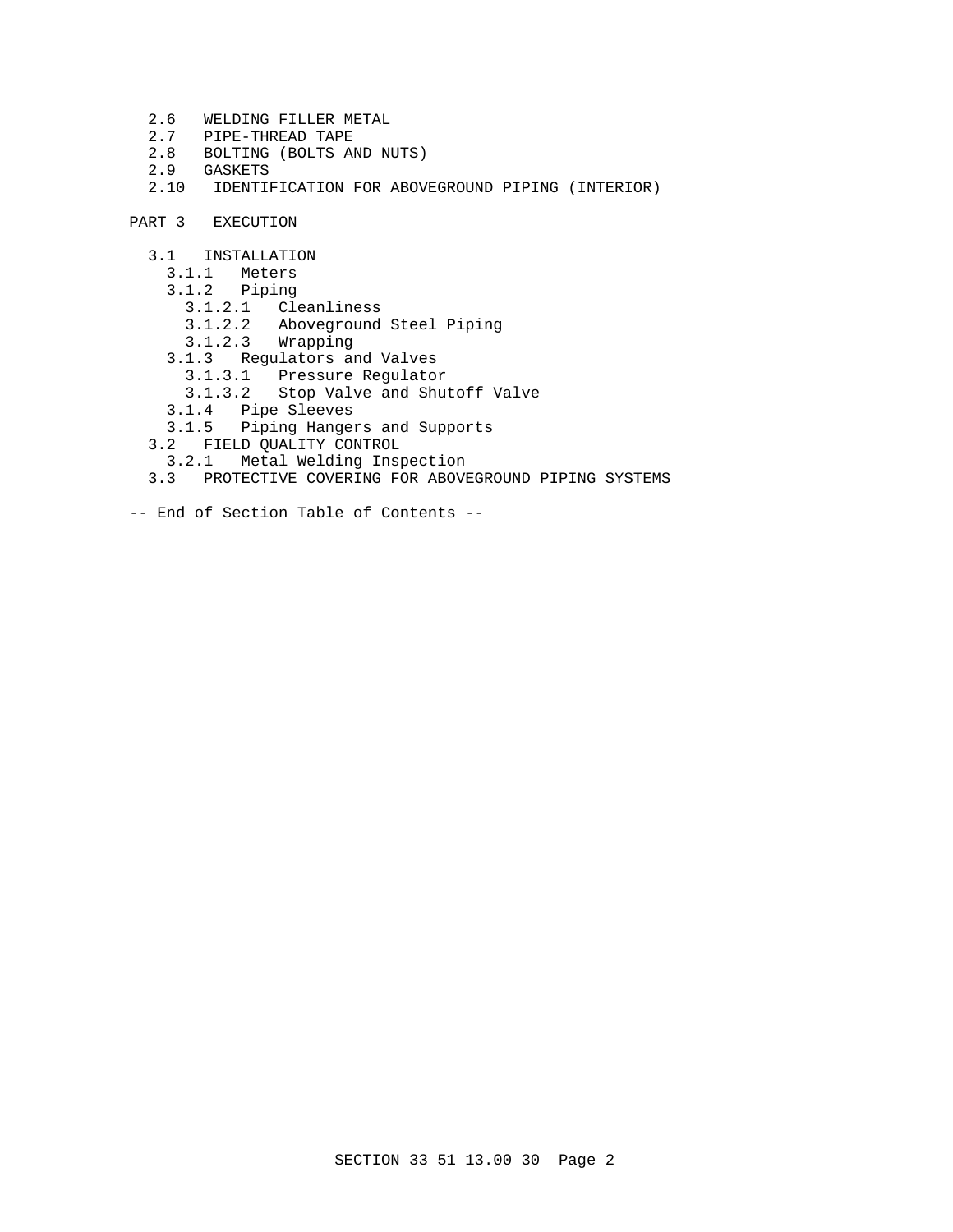# UFGS-33 51 13.00 30 (May 2010)

USACE / NAVFAC / AFCEC / NASA

--------------------------------------

Preparing Activity: AFCEC

### UNIFIED FACILITIES GUIDE SPECIFICATIONS

References are in agreement with UMRL dated April 2022 

SECTION 33 51 13.00 30

## NATURAL-GAS METERING  $05/10$

NOTE: This specification covers the requirements for gas meters, regulators, piping to accommodate new meters, and provisions for automated meter reading.

Adhere to UFC 1-300-02 Unified Facilities Guide Specifications (UFGS) Format Standard when editing this quide specification or preparing new project specification sections. Edit this guide specification for project specific requirements by adding, deleting, or revising text. For bracketed items, choose applicable item(s) or insert appropriate information.

Remove information and requirements not required in respective project, whether or not brackets are present.

Comments, suggestions and recommended changes for this quide specification are welcome and should be submitted as a Criteria Change Request (CCR). 

### PART 1 GENERAL

#### 

NOTE: This guide specification is intended for use when specifying steel piping in nominal pipe size at pressures and other conditions governed by ASME B31.8, "Gas Transmission and Distribution Piping Systems," and aboveground steel piping both outside (up to 1.50 meters 5 feet beyond exterior walls) and within buildings in compliance with NFPA 54, "National Fuel Gas Code."

Show the following information on the project drawings: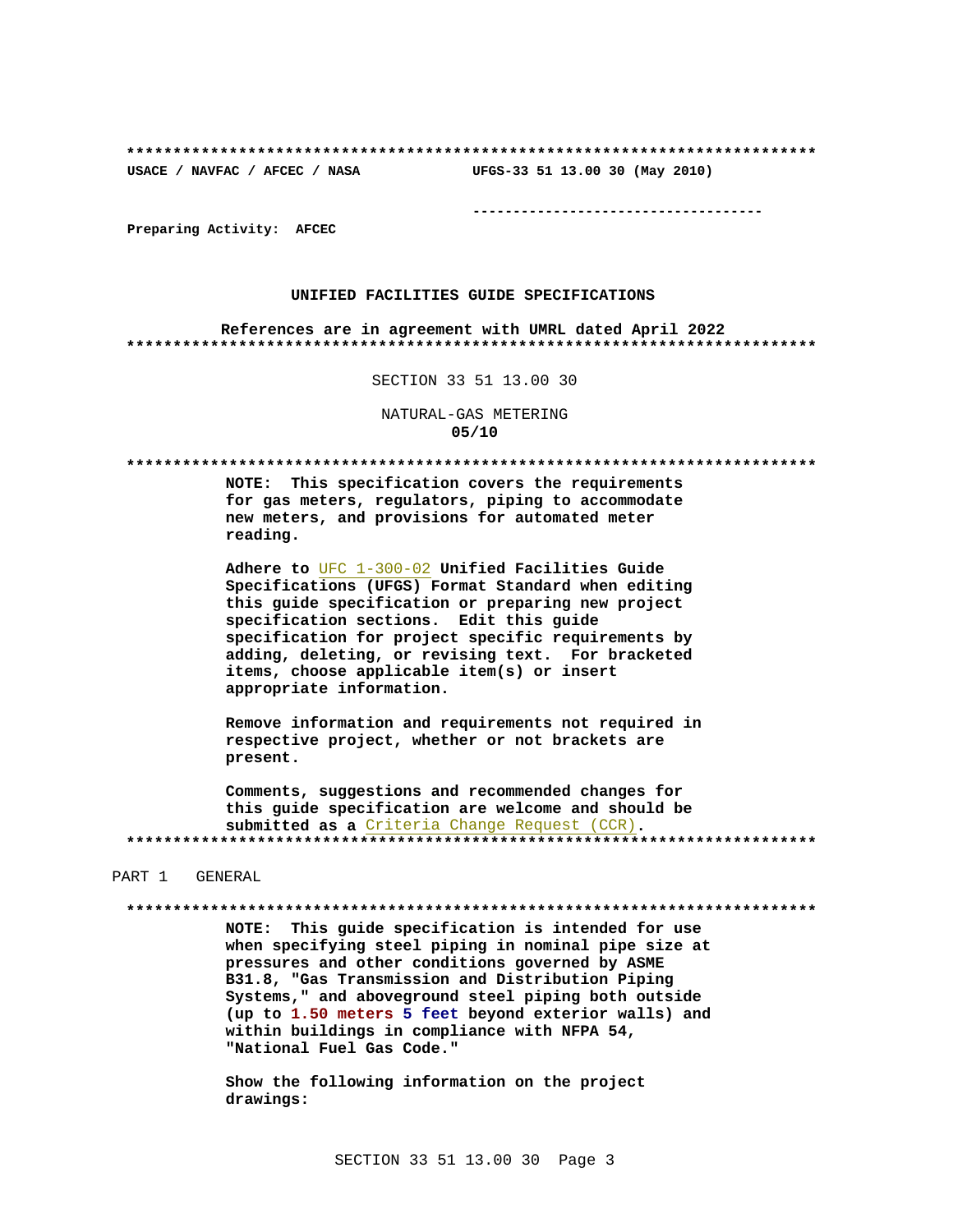- 1. Layout and location of piping.
- 2. Location of appurtenances, valves, etc.
- 3. Details of method of mounting piping.

## 4. Capacity of pressure regulators.

#### $1.1$ RELATED REQUIREMENTS

Section 23 03 00.00 20 BASIC MECHANICAL MATERIALS AND METHODS applies to this section, with additions and modifications specified herein.

#### $1.2$ REFERENCES

### 

NOTE: This paragraph is used to list the publications cited in the text of the guide specification. The publications are referred to in the text by basic designation only and listed in this paragraph by organization, designation, date, and title.

Use the Reference Wizard's Check Reference feature when you add a Reference Identifier (RID) outside of the Section's Reference Article to automatically place the reference in the Reference Article. Also use the Reference Wizard's Check Reference feature to update the issue dates.

## References not used in the text will automatically be deleted from this section of the project specification when you choose to reconcile references in the publish print process.

The publications listed below form a part of this specification to the extent referenced. The publications are referred to within the text by the basic designation only.

## AMERICAN GAS ASSOCIATION (AGA)

|  | AGA ANSI B109.1                            |  |       | (2000) Diaphragm Type Gas Displacement<br>Meters (Under 500 cubic ft./hour Capacity) |  |  |  |
|--|--------------------------------------------|--|-------|--------------------------------------------------------------------------------------|--|--|--|
|  | AGA ANSI B109.2                            |  | Over) | (2000) Diaphragm Type Gas Displacement<br>Meters (500 cubic ft./hour Capacity and    |  |  |  |
|  | AGA ANSI B109.3                            |  |       | (2019) Rotary-Type Gas Displacement Meters                                           |  |  |  |
|  | AMERICAN SOCIETY OF CIVIL ENGINEERS (ASCE) |  |       |                                                                                      |  |  |  |

**ASCE 25-16** (2016) Earthquake-Activated Automatic Gas Shutoff Devices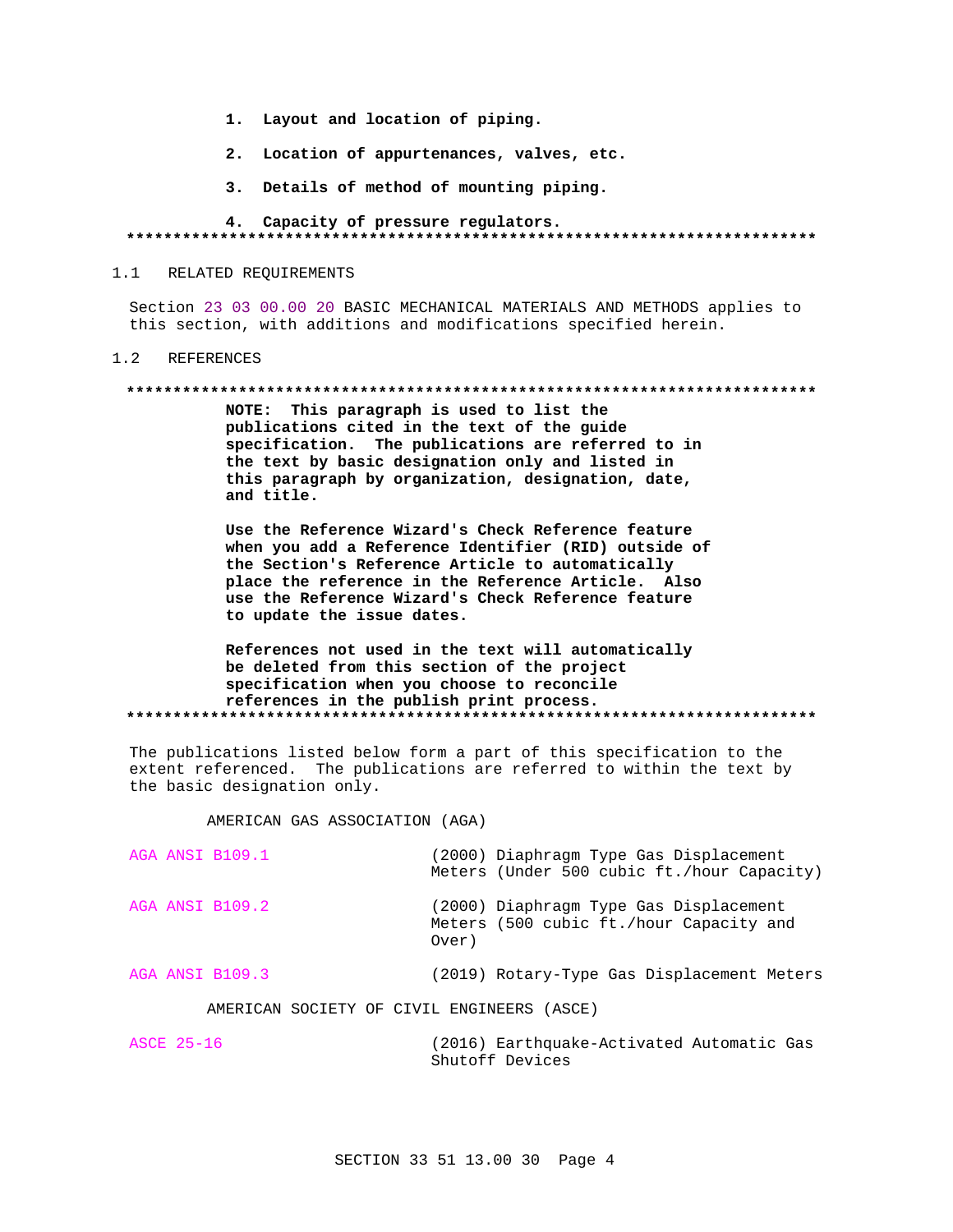# AMERICAN SOCIETY OF MECHANICAL ENGINEERS (ASME)

| ASME B1.1              |                           | (2003; R 2018) Unified Inch Screw Threads<br>(UN and UNR Thread Form)                                                                                            |
|------------------------|---------------------------|------------------------------------------------------------------------------------------------------------------------------------------------------------------|
| <b>ASME B1.20.1</b>    |                           | (2013; R 2018) Pipe Threads, General<br>Purpose (Inch)                                                                                                           |
| <b>ASME B16.3</b>      |                           | (2021) Malleable Iron Threaded Fittings,<br>Classes 150 and 300                                                                                                  |
| <b>ASME B16.5</b>      |                           | (2020) Pipe Flanges and Flanged Fittings<br>NPS 1/2 Through NPS 24 Metric/Inch Standard                                                                          |
| <b>ASME B16.9</b>      |                           | (2018) Factory-Made Wrought Buttwelding<br>Fittings                                                                                                              |
| <b>ASME B16.11</b>     |                           | (2016) Forged Fittings, Socket-Welding and<br>Threaded                                                                                                           |
| <b>ASME B16.33</b>     |                           | (2012; R 2017) Manually Operated Metallic<br>Gas Valves for Use in Gas Piping Systems<br>Up to 125 psi, (Sizes NPS $1/2$ - NPS 2)                                |
| <b>ASME B16.38</b>     |                           | (2012; R 2017) Large Metallic Valves for<br>Gas Distribution Manually Operated, NPS 2<br>1/2 (DN 65) to NPS 12 (DN 300), 125 psig<br>8.6 bar) Maximum            |
| <b>ASME B16.39</b>     |                           | (2020) Standard for Malleable Iron<br>Threaded Pipe Unions; Classes 150, 250,<br>and 300                                                                         |
| ASME B18.2.1           |                           | (2012; Errata 2013) Square and Hex Bolts<br>and Screws (Inch Series)                                                                                             |
| <b>ASME B18.2.2</b>    |                           | (2022) Nuts for General Applications:<br>Machine Screw Nuts, and Hex, Square, Hex<br>Flange, and Coupling Nuts (Inch Series)                                     |
| <b>ASME B31.8</b>      |                           | (2018; Supplement 2018) Gas Transmission<br>and Distribution Piping Systems                                                                                      |
|                        | ASME BPVC SEC VIII D1     | (2019) BPVC Section VIII-Rules for<br>Construction of Pressure Vessels Division 1                                                                                |
|                        | ASTM INTERNATIONAL (ASTM) |                                                                                                                                                                  |
| ASTM A53/A53M          |                           | (2020) Standard Specification for Pipe,<br>Steel, Black and Hot-Dipped, Zinc-Coated,<br>Welded and Seamless                                                      |
| <b>ASTM A193/A193M</b> |                           | (2020) Standard Specification for<br>Alloy-Steel and Stainless Steel Bolting<br>Materials for High-Temperature Service and<br>Other Special Purpose Applications |
| ASTM A194/A194M        |                           | (2020a) Standard Specification for Carbon<br>Steel, Alloy Steel, and Stainless Steel                                                                             |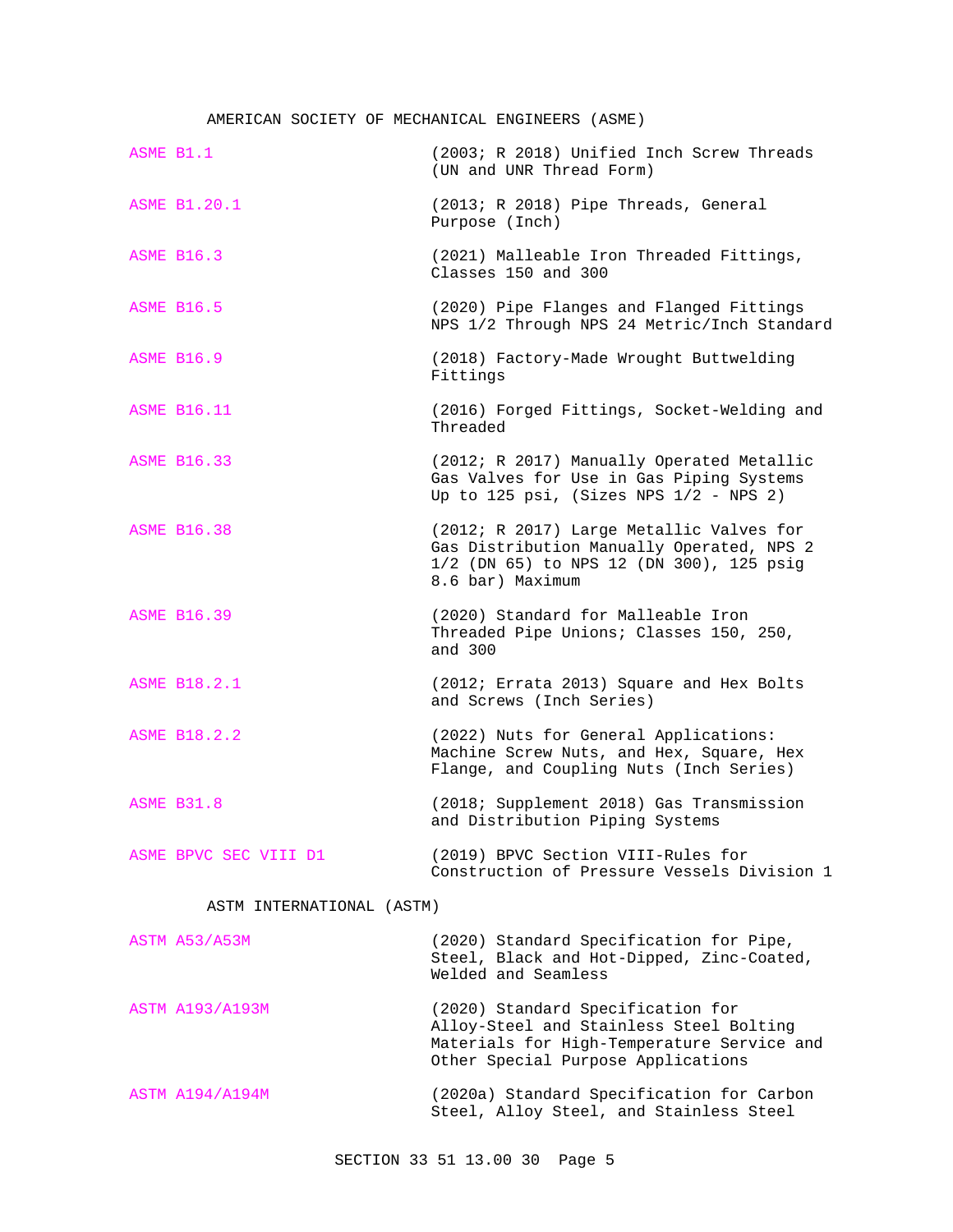Nuts for Bolts for High-Pressure or High-Temperature Service, or Both MANUFACTURERS STANDARDIZATION SOCIETY OF THE VALVE AND FITTINGS INDUSTRY (MSS) MSS SP-58 (2018) Pipe Hangers and Supports - Materials, Design and Manufacture, Selection, Application, and Installation MSS SP-69 (2003; Notice 2012) Pipe Hangers and Supports - Selection and Application (ANSI Approved American National Standard) MASTER PAINTERS INSTITUTE (MPI) MPI 9 (2016) Alkyd, Exterior Gloss (MPI Gloss Level 6) NATIONAL FIRE PROTECTION ASSOCIATION (NFPA) NFPA 54 (2021) National Fuel Gas Code SHEET METAL AND AIR CONDITIONING CONTRACTORS' NATIONAL ASSOCIATION (SMACNA) SMACNA 1981 (2008) Seismic Restraint Manual Guidelines for Mechanical Systems, 3rd Edition SOCIETY FOR PROTECTIVE COATINGS (SSPC) SSPC 7/NACE No.4 (2007) Brush-Off Blast Cleaning SSPC Paint 25 (1997; E 2004) Zinc Oxide, Alkyd, Linseed Oil Primer for Use Over Hand Cleaned Steel, Type I and Type II SSPC SP 1 (2015) Solvent Cleaning SSPC SP 3 (2018) Power Tool Cleaning U.S. DEPARTMENT OF DEFENSE (DOD) MIL-STD-101 (2014; Rev C) Color Code for Pipelines and for Compressed Gas Cylinders U.S. NATIONAL ARCHIVES AND RECORDS ADMINISTRATION (NARA) 49 CFR 192 Transportation of Natural and Other Gas by Pipeline: Minimum Federal Safety Standards 49 CFR 195 Transportation of Hazardous Liquids by Pipeline 1.3 SUBMITTALS **\*\*\*\*\*\*\*\*\*\*\*\*\*\*\*\*\*\*\*\*\*\*\*\*\*\*\*\*\*\*\*\*\*\*\*\*\*\*\*\*\*\*\*\*\*\*\*\*\*\*\*\*\*\*\*\*\*\*\*\*\*\*\*\*\*\*\*\*\*\*\*\*\*\***

> **NOTE: Review submittal description (SD) definitions in Section 01 33 00 SUBMITTAL PROCEDURES and edit**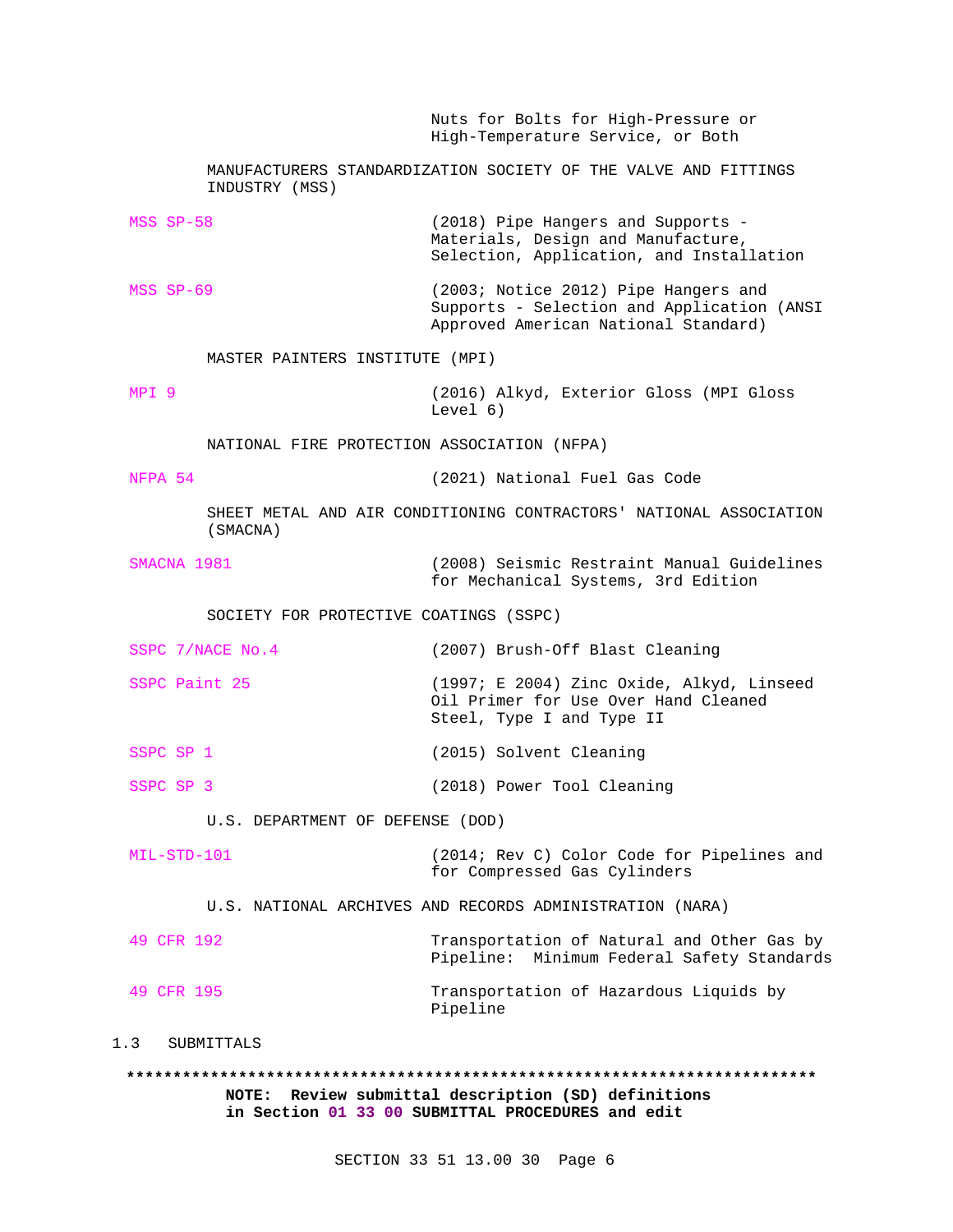**the following list, and corresponding submittal items in the text, to reflect only the submittals required for the project. The Guide Specification technical editors have classified those items that require Government approval, due to their complexity or criticality, with a "G." Generally, other submittal items can be reviewed by the Contractor's Quality Control System. Only add a "G" to an item, if the submittal is sufficiently important or complex in context of the project.**

**For Army projects, fill in the empty brackets following the "G" classification, with a code of up to three characters to indicate the approving authority. Codes for Army projects using the Resident Management System (RMS) are: "AE" for Architect-Engineer; "DO" for District Office (Engineering Division or other organization in the District Office); "AO" for Area Office; "RO" for Resident Office; and "PO" for Project Office. Codes following the "G" typically are not used for Navy, Air Force, and NASA projects.**

**The "S" classification indicates submittals required as proof of compliance for sustainability Guiding Principles Validation or Third Party Certification and as described in Section 01 33 00 SUBMITTAL PROCEDURES.**

**Choose the first bracketed item for Navy, Air Force and NASA projects, or choose the second bracketed item for Army projects. \*\*\*\*\*\*\*\*\*\*\*\*\*\*\*\*\*\*\*\*\*\*\*\*\*\*\*\*\*\*\*\*\*\*\*\*\*\*\*\*\*\*\*\*\*\*\*\*\*\*\*\*\*\*\*\*\*\*\*\*\*\*\*\*\*\*\*\*\*\*\*\*\*\***

Government approval is required for submittals with a "G" or "S" classification. Submittals not having a "G" or "S" classification are [for Contractor Quality Control approval.][for information only. When used, a code following the "G" classification identifies the office that will review the submittal for the Government.] Submit the following in accordance with Section 01 33 00 SUBMITTAL PROCEDURES:

SD-03 Product Data

```
Pressure Regulator; G[, [____]]
```
Valves

Risers

Transition Fittings

Gas Meter; G[, [\_\_\_\_\_]]

SD-07 Certificates

Welder's Qualifications

Welder's Identification Symbols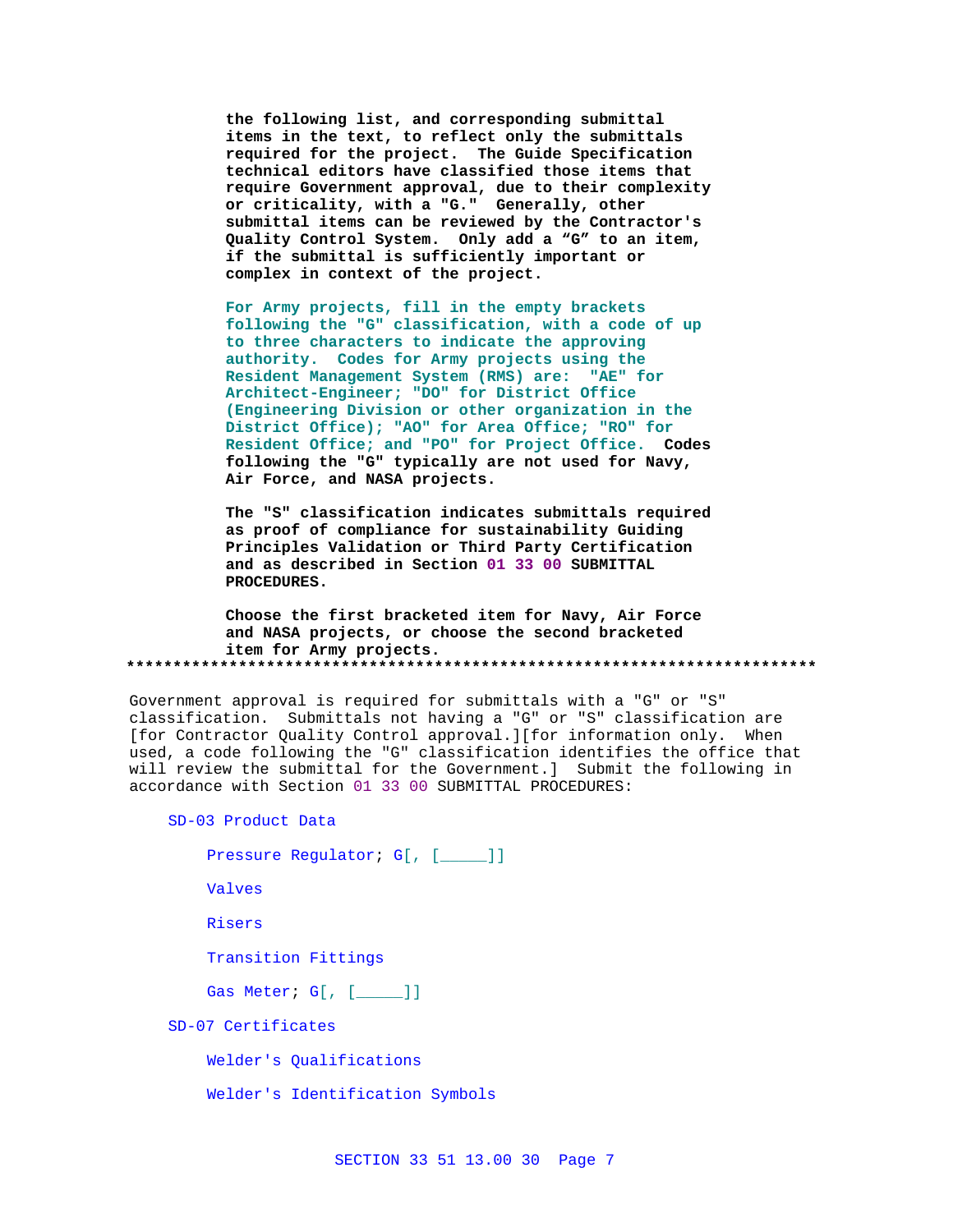#### $1.4$ **OUALITY ASSURANCE**

#### Welder's Qualifications  $1.4.1$

Comply with ASME B31.8. The steel welder shall have a copy of a certified ASME B31.8 qualification test report. Submit each welder's identification symbols, assigned number, or letter, used to identify work of the welder. Affix symbols immediately upon completion of welds. Welders making defective welds after passing a qualification test shall be given a requalification test and, upon failing to pass this test, shall not be permitted to work this contract.

 $1.4.2$ Safety Standards

Conform to 49 CFR 192 [and 49 CFR 195].

DELIVERY, STORAGE, AND HANDLING  $1.5$ 

Handle, transport, and store pipe and fittings carefully. Plug or cap pipe ends during transportation or storage to minimize dirt and moisture entry. Do not subject to abrasion or concentrated external loads.

PART 2 PRODUCTS

 $2 \quad 1$ MATERIALS AND EOUIPMENT

Conform to NFPA 54 and with requirements specified herein.

- $2.2$ PIPE AND FITTINGS
- 2.2.1 Aboveground and Within Buildings and Vaults

# NOTE: For steam electric generation stations, industrial and institutional plants, and central heating plants, use Schedule 80 black steel piping in accordance with ANSI B31.1 for threaded joints.

2.2.1.1 Pipe

Black steel in accordance with ASTM A53/A53M, Schedule [40] [80], threaded ends for sizes 50 mm 2 inches and smaller; otherwise, plain end beveled for butt welding.

2 2 1 2 Threaded Fittings

ASME B16.3, black malleable iron

2.2.1.3 Socket-Welding Fittings

ASME B16.11, forged steel

2.2.1.4 Butt-Welding Fittings

ASME B16.9, with backing rings of compatible material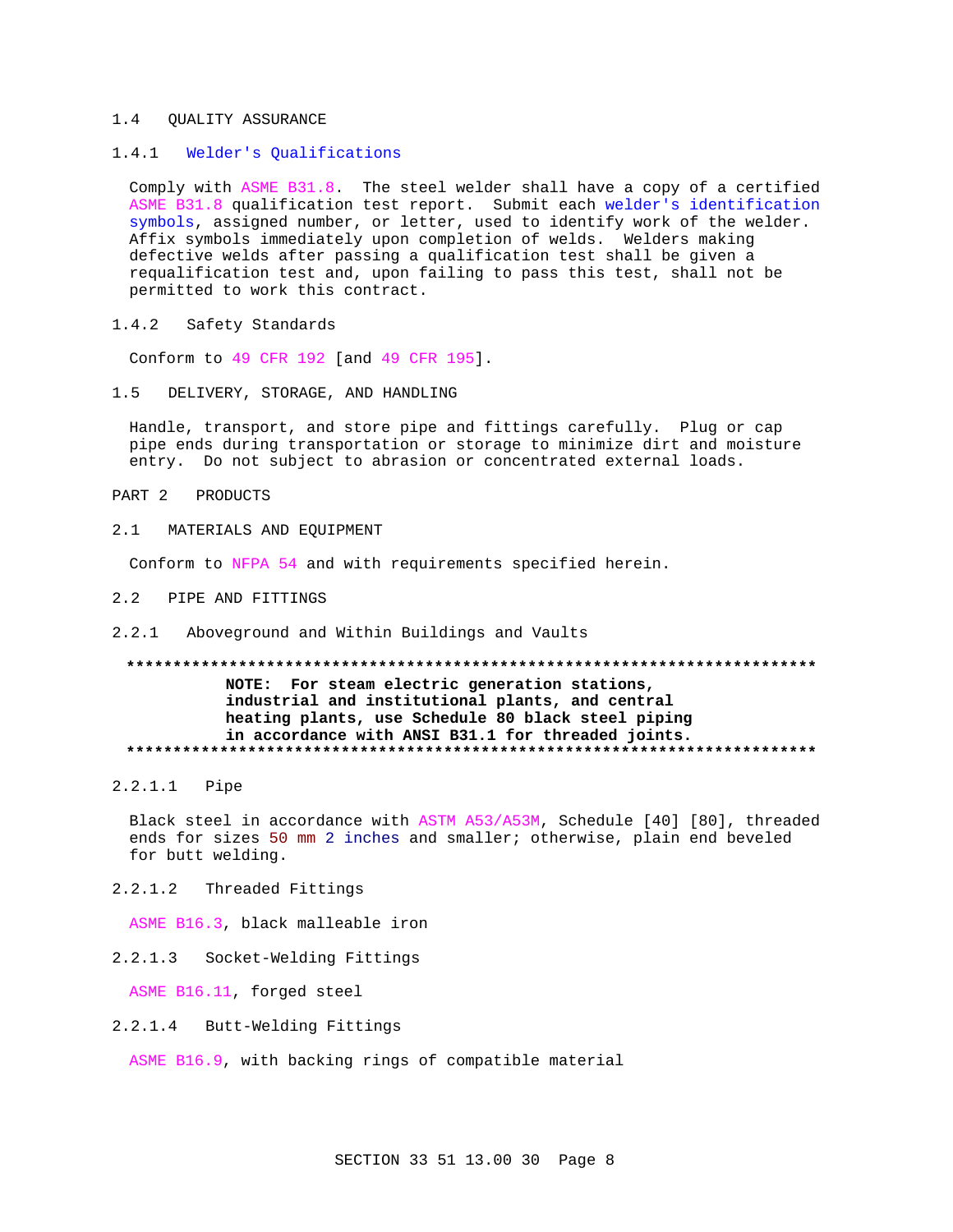## 2.2.1.5 Unions

ASME B16.39, black malleable iron. Provide dielectric unions where cathodic protection is provided on steel gas mains and/or service lines.

## 2.2.1.6 Flanges and Flanged Fittings

ASME B16.5 steel flanges or convoluted steel flanges conforming to ASME BPVC SEC VIII D1. Flange faces shall have integral grooves of rectangular cross-sections which afford containment for self-energizing gasket material.

## 2.2.2 Risers

Manufacturer's standard riser, transition from plastic to steel pipe with 0.18 to 0.30 mm 7 to 12 mil thick epoxy coating. Use swaged gas-tight construction with O-ring seals, metal insert, and protective sleeve. Provide [remote bolt-on or bracket] [or] [wall-mounted] riser supports [as indicated].

## 2.2.3 Transition Fittings

## **\*\*\*\*\*\*\*\*\*\*\*\*\*\*\*\*\*\*\*\*\*\*\*\*\*\*\*\*\*\*\*\*\*\*\*\*\*\*\*\*\*\*\*\*\*\*\*\*\*\*\*\*\*\*\*\*\*\*\*\*\*\*\*\*\*\*\*\*\*\*\*\*\*\* NOTE: Choose the applicable options from the following. \*\*\*\*\*\*\*\*\*\*\*\*\*\*\*\*\*\*\*\*\*\*\*\*\*\*\*\*\*\*\*\*\*\*\*\*\*\*\*\*\*\*\*\*\*\*\*\*\*\*\*\*\*\*\*\*\*\*\*\*\*\*\*\*\*\*\*\*\*\*\*\*\*\***

[2.2.3.1 Steel to Plastic (PE)

As specified for "riser" except designed for steel-to-plastic with tapping tee or sleeve. Coat or wrap exposed steel pipe with heavy plastic coating.

## ][2.2.3.2 Plastic to Plastic

[Manufacturer's standard bolt-on (PVC to PE) plastic tapping saddle tee, UL listed for gas service, rated for 690 kPa (gage) 100 psig, and O-ring seals.] [Manufacturer's standard slip-on PE mechanical coupling, molded, with stainless-steel ring support, O-ring seals, and rated for 1035 kPa (gage) 150 psig gas service.] [Manufacturer's standard fused tapping (PE-to-PE) tee assembly with shut-off feature.]

## ]2.3 VALVES, ABOVEGROUND

[Provide lockable valves where indicated.]

2.3.1 Shutoff Valves, Sizes Larger Than 50 mm 2 Inches

# **\*\*\*\*\*\*\*\*\*\*\*\*\*\*\*\*\*\*\*\*\*\*\*\*\*\*\*\*\*\*\*\*\*\*\*\*\*\*\*\*\*\*\*\*\*\*\*\*\*\*\*\*\*\*\*\*\*\*\*\*\*\*\*\*\*\*\*\*\*\*\*\*\*\* NOTE: Choose one of the options below.**

### **Do not use cast-iron material for valve body or gas-meter body in seismic zones 3 and 4. \*\*\*\*\*\*\*\*\*\*\*\*\*\*\*\*\*\*\*\*\*\*\*\*\*\*\*\*\*\*\*\*\*\*\*\*\*\*\*\*\*\*\*\*\*\*\*\*\*\*\*\*\*\*\*\*\*\*\*\*\*\*\*\*\*\*\*\*\*\*\*\*\*\***

[[Cast-iron] [or] [steel] body ball valve with flanged ends in accordance with ASME B16.38. Provide PTFE seats.] [Cast-iron body plug valve in accordance with ASME B16.38, nonlubricated, wedge-mechanism or tapered lift plug, and flanged ends.]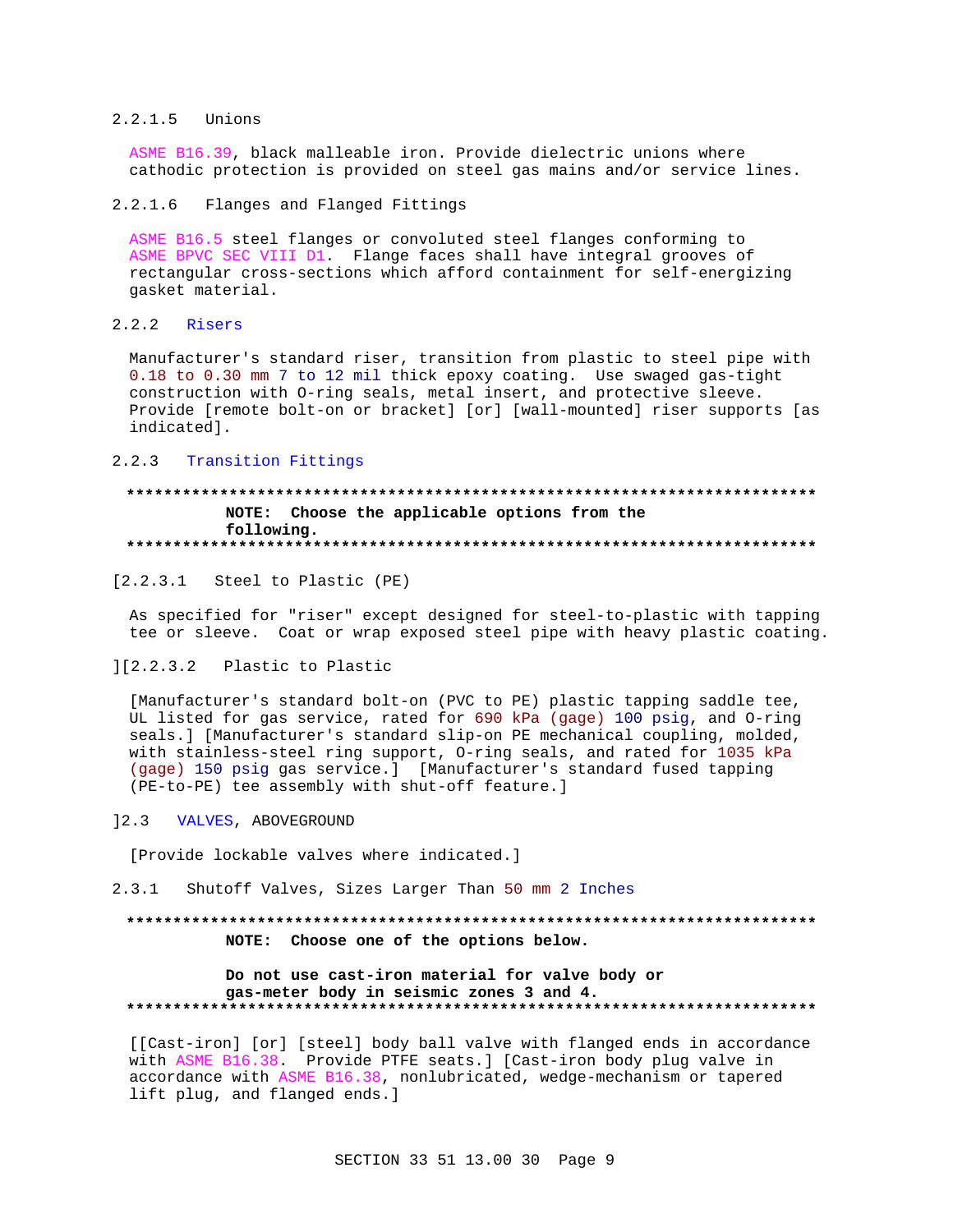## 2.3.2 Shutoff Valves, Sizes50 mm 2 Inches and Smaller

### **\*\*\*\*\*\*\*\*\*\*\*\*\*\*\*\*\*\*\*\*\*\*\*\*\*\*\*\*\*\*\*\*\*\*\*\*\*\*\*\*\*\*\*\*\*\*\*\*\*\*\*\*\*\*\*\*\*\*\*\*\*\*\*\*\*\*\*\*\*\*\*\*\*\* NOTE: Choose one of the options below. \*\*\*\*\*\*\*\*\*\*\*\*\*\*\*\*\*\*\*\*\*\*\*\*\*\*\*\*\*\*\*\*\*\*\*\*\*\*\*\*\*\*\*\*\*\*\*\*\*\*\*\*\*\*\*\*\*\*\*\*\*\*\*\*\*\*\*\*\*\*\*\*\*\***

[[Bronze] [Steel] body ball valve in accordance with ASME B16.33, full port pattern, reinforced PTFE seals, threaded ends, and PTFE seat.] [[Bronze] [Steel] body plug valve in accordance with ASME B16.33, straightway, taper plug, regular pattern with a port opening at least equal to the internal pipe area or round port full bore pattern, non-lubricated, PTFE packing, flat or square head stem with lever operator, 860 kPa (gage) 125 psig rating, threaded ends.]

## 2.3.3 Pressure Regulator

Self-contained with spring-loaded diaphragm pressure regulator, kPa to mm psig to inches water reduction, pressure operating range as required for the pressure reduction indicated, volume capacity not less than indicated, and threaded ends for sizes 50 mm 2 inches and smaller, otherwise flanged.

2.3.4 Earthquake Automatic Gas Shutoff Valves

# **\*\*\*\*\*\*\*\*\*\*\*\*\*\*\*\*\*\*\*\*\*\*\*\*\*\*\*\*\*\*\*\*\*\*\*\*\*\*\*\*\*\*\*\*\*\*\*\*\*\*\*\*\*\*\*\*\*\*\*\*\*\*\*\*\*\*\*\*\*\*\*\*\*\* NOTE: Provide this earthquake protective feature primarily for seismic zones 3 and 4. \*\*\*\*\*\*\*\*\*\*\*\*\*\*\*\*\*\*\*\*\*\*\*\*\*\*\*\*\*\*\*\*\*\*\*\*\*\*\*\*\*\*\*\*\*\*\*\*\*\*\*\*\*\*\*\*\*\*\*\*\*\*\*\*\*\*\*\*\*\*\*\*\*\***

ASCE 25-16 and UL listed or AGA listed or International Association of Plumbing and Mechanical Officials (IAPMO) listed. The valve may be either pendulum or ball construction with [remote [, pneumatic] [electronic] [or] [electric]] actuator.

## 2.4 GAS METER

#### **\*\*\*\*\*\*\*\*\*\*\*\*\*\*\*\*\*\*\*\*\*\*\*\*\*\*\*\*\*\*\*\*\*\*\*\*\*\*\*\*\*\*\*\*\*\*\*\*\*\*\*\*\*\*\*\*\*\*\*\*\*\*\*\*\*\*\*\*\*\*\*\*\*\***

## **NOTE: Do not use cast-iron material for valve body or gas-meter body in seismic zones 3 and 4. \*\*\*\*\*\*\*\*\*\*\*\*\*\*\*\*\*\*\*\*\*\*\*\*\*\*\*\*\*\*\*\*\*\*\*\*\*\*\*\*\*\*\*\*\*\*\*\*\*\*\*\*\*\*\*\*\*\*\*\*\*\*\*\*\*\*\*\*\*\*\*\*\*\***

[AGA ANSI B109.1] [AGA ANSI B109.2] [AGA ANSI B109.3] [pipe] [pedestal] mounted, [diaphragm] or [bellow] [style], [cast-iron] [enamel-coated steel] [aluminum] case. Provide combined [odometer-type] register totalizer index, UV-resistant index cover, water escape hole in housing, and means for sealing against tampering. Meter shall be temperature-compensated type and sized for the required CFM [BTU/HR] flow rate. Provide meters with a pulse switch initiator capable of operating up to speeds of 500 maximum pulses per minute with no false pulses and requiring no field adjustments. Provide not less than one pulse per 2.83 cubic meters 100 cubic feet) of gas. Minimum service life shall be 30,000,000 cycles.

2.4.1 Energy Monitoring and Control (EMCS) or Automatic Meter Reading Interfaces

**\*\*\*\*\*\*\*\*\*\*\*\*\*\*\*\*\*\*\*\*\*\*\*\*\*\*\*\*\*\*\*\*\*\*\*\*\*\*\*\*\*\*\*\*\*\*\*\*\*\*\*\*\*\*\*\*\*\*\*\*\*\*\*\*\*\*\*\*\*\*\*\*\*\* NOTE: Where an Installation-wide Energy Monitoring and Control System exists, provide EMCS manufacturer compatible remote monitoring, meter reading and data**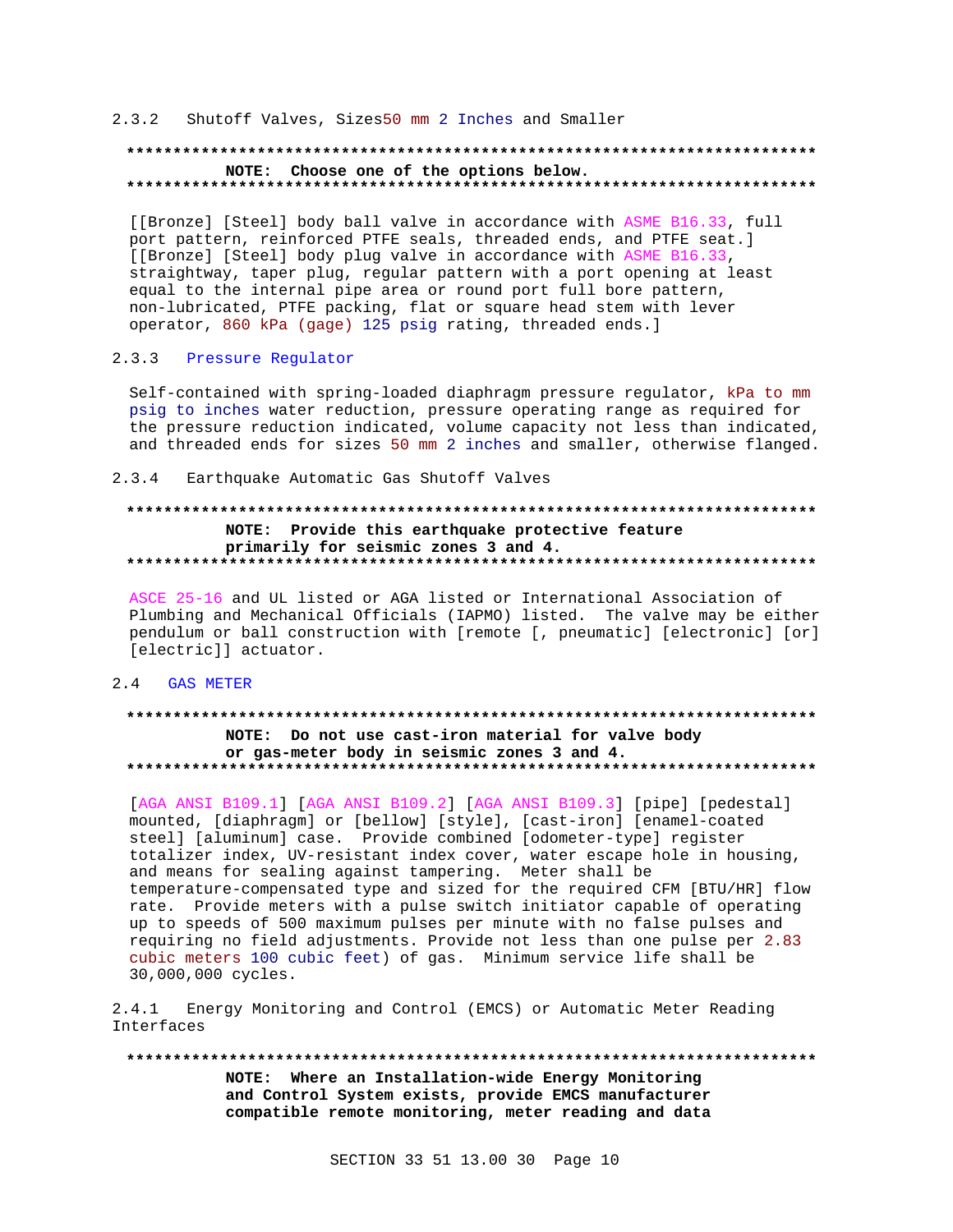**collection. Designer should verify EMCS compatibility with specific gas meter manufacturer to ensure accurate transmission of data as generated. Of particular note is if there are "pre-divide" parameters associated with the meter that reflects the actual volume measurement and the meter cam settings.**

**Designer will have to edit this paragraph to include specific requirements for the EMCS or for an automated meter reading system. Since there are several protocols and proprietary systems, meter data capture and transmission are unique to each project and Installation. Typically there are data loggers and remote reporting units that may use communication protocols and transmission such as a local LAN, hardwire, or radio frequencies. Specifications for the communication protocol should be listed here or included in a separate specification. \*\*\*\*\*\*\*\*\*\*\*\*\*\*\*\*\*\*\*\*\*\*\*\*\*\*\*\*\*\*\*\*\*\*\*\*\*\*\*\*\*\*\*\*\*\*\*\*\*\*\*\*\*\*\*\*\*\*\*\*\*\*\*\*\*\*\*\*\*\*\*\*\*\***

Gas meters shall be capable of interfacing (output signal equivalent to flow rate) with the existing Energy Management Control System (EMCS) for data gathering in units of CFM. Meters shall not require power to function and deliver data. Output signal shall be either a voltage or amperage signal with can be converted to a flow rate specification.

2.5 HANGERS AND SUPPORTS

MSS SP-58, as required by MSS SP-69.

2.6 WELDING FILLER METAL

ASME B31.8.

2.7 PIPE-THREAD TAPE

Antiseize and sealant tape of polytetrafluoroethylene (PTFE).

2.8 BOLTING (BOLTS AND NUTS)

Stainless steel bolting; ASTM A193/A193M, Grade B8M or B8MA, Type 316, for bolts; and ASTM A194/A194M, Grade 8M, Type 316, for nuts. Dimensions of bolts, studs, and nuts shall conform with ASME B18.2.1 and ASME B18.2.2 with coarse threads conforming to ASME B1.1, with Class 2A fit for bolts and studs and Class 2B fit for nuts. Bolts or bolt-studs shall extend through the nuts and may have reduced shanks of a diameter not less than the diameter at root of threads. Bolts shall have American Standard regular square or heavy hexagon heads; nuts shall be American Standard heavy semifinished hexagonal.

2.9 GASKETS

Fluorinated elastomer, compatible with flange faces.

2.10 IDENTIFICATION FOR ABOVEGROUND PIPING (INTERIOR)

MIL-STD-101 for legends and type and size of characters. For pipes 19 mm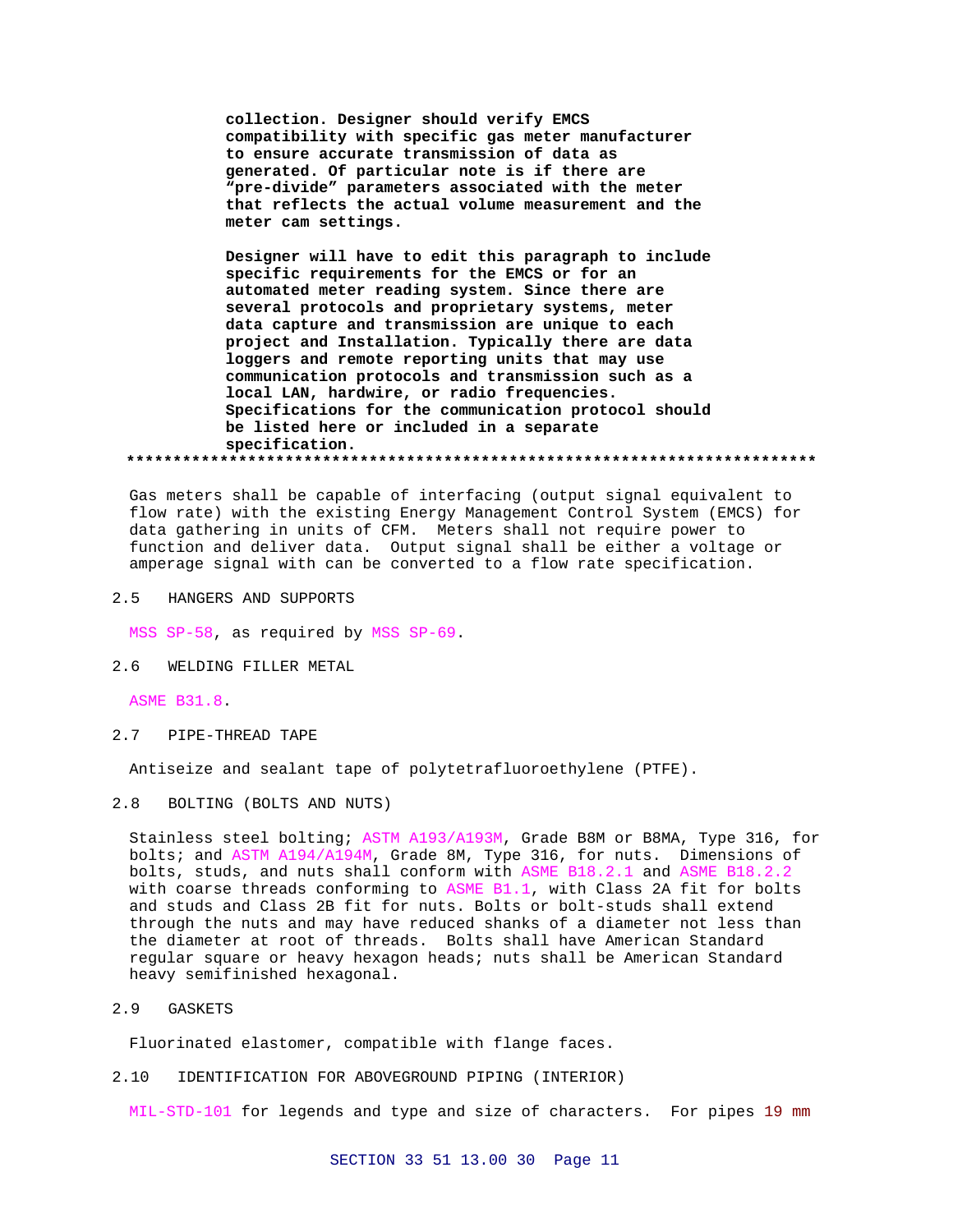3/4 inch OD and larger, provide printed legends to identify contents of pipes and arrows to show direction of flow. Color code label backgrounds to signify levels of hazard. Make labels of plastic sheet with pressure-sensitive adhesive suitable for the intended application. For pipes smaller than 19 mm 3/4 inch OD, provide brass identification tags 40  $mm 1-1/2$  inches in diameter with legends in depressed black-filled characters.

#### PART 3 **EXECUTION**

#### $3.1$ INSTALLATION

#### \*\*\*\*\*\*\*\*\*\*\*\*\*\*\*\*\*\*\*

NOTE: To assist the designer in selecting the proper documents for a specific project, the following scope in accordance with documents is provided:

1. NFPA 54 Scope: "1.1.1 Applicability: Coverage of piping systems extends from the point of delivery to the connections with each gas utilization device. For other than indicated liquefied petroleum gas systems, the point of delivery is the outlet of the service meter assembly, or the outlet of the service regulator."

ASME B31.8 Scope: "802.11. This code covers  $2.$ the design, fabrication, installation, inspection, testing and safety aspects of operation and maintenance of gas transmission and distribution systems, including gas pipelines, gas compressor stations, gas metering and regulation stations, gas mains, and service lines up to the outlet of the customer's meter set assembly 802.14. This code does not apply to (c) piping beyond the outlet of the customers meter set assembly." 

Install gas piping, appliances, and equipment in accordance with NFPA 54. [Install distribution piping in accordance with ASME B31.8.]

 $3.1.1$ Meters

> Meters shall be installed in accordance with [AGA ANSI B109.1] [ AGA ANSI B109.2] [AGA ANSI B109.3]

#### $3.1.2$ Piping

Cut pipe to actual dimensions and assemble to prevent residual stress. [Provide supply connections entering the buildings as indicated.] Within buildings, run piping parallel to structure lines and conceal in finished spaces. Terminate each vertical supply pipe to burner or appliance with tee, nipple and cap to form a sediment trap. To supply multiple items of gas-burning equipment, provide manifold with inlet connections at both ends.

#### $3.1.2.1$ Cleanliness

Clean inside of pipe and fittings before installation. Blow lines clear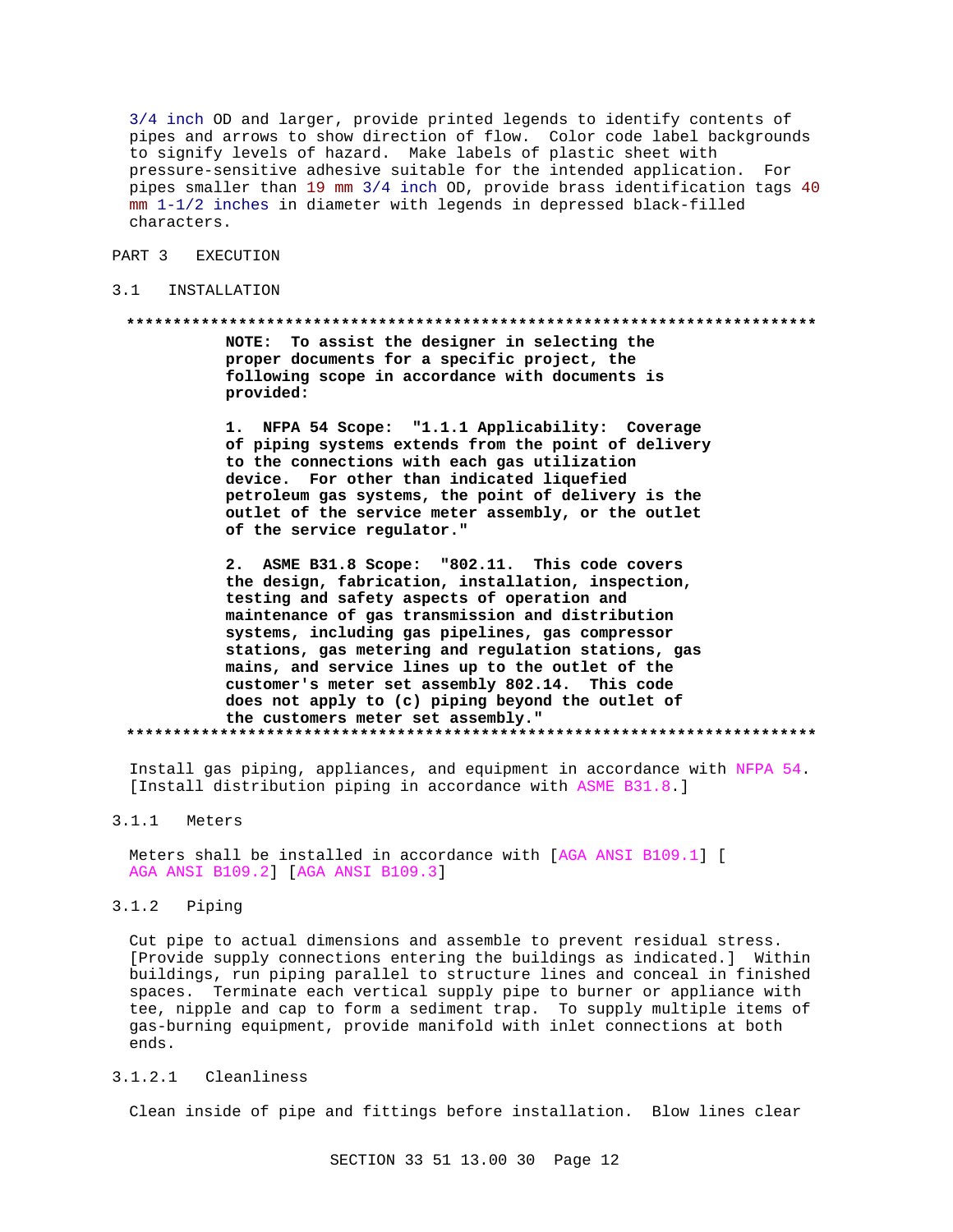using 550 to 690 kPa (gage) 80 to 100 psig clean, dry compressed air. Rap steel lines sharply along entire pipe length before blowing clear. Cap or plug pipe ends to maintain cleanliness throughout installation.

## 3.1.2.2 Aboveground Steel Piping

Determine and establish measurements for piping at the job site and accurately cut pipe lengths accordingly. For 50 mm 2 inch diameter and smaller, use threaded or socket-welded joints. For 65 mm 2-1/2 inch diameter and larger, use flanged or butt-welded joints.

a. Threaded Joints: Where possible, use pipe with factory-cut threads; otherwise cut pipe ends square, remove fins and burrs, and cut taper pipe threads in accordance with ASME B1.20.1. Provide threads smooth, clean, and full-cut. Apply anti-seize paste or tape to male threads portion. Work piping into place without springing or forcing. Backing off to permit alignment of threaded joints will not be permitted. Engage threads so that not more than three threads remain exposed. Use unions for connections to [valves] [meters] for which a means of disconnection is not otherwise provided.

b. Welded Joints: Weld by the shielded metal-arc process, using covered electrodes and in accordance with procedures established and qualified in accordance with ASME B31.8.

c. Flanged Joints: Use flanged joints for connecting welded joint pipe and fittings to valves to provide for disconnection. Install joints so that flange faces bear uniformly on gaskets. Engage bolts so that there is complete threading through the nuts and tighten so that bolts are uniformly stressed and equally torqued.

d. Pipe Size Changes: Use reducing fittings for changes in pipe size. Size changes made with bushings will not be accepted.

e. Painting: Paint new ferrous metal piping, including supports, in accordance with Section 09 90 00 PAINTS AND COATINGS. Do not apply paint until piping tests have been completed.

f. Identification of Interior Piping: Identify interior piping aboveground in accordance with MIL-STD-101, using adhesive-backed or snap-on plastic labels and arrows. In lieu of labels, identification tags may be used. Apply labels or tags to finished paint at intervals of not more than 15 meters 50 feet). Provide two copies of the piping identification code framed under glass and install where directed.

## 3.1.2.3 Wrapping

Where connection to existing steel line is made underground, tape wrap new steel transition fittings and exposed existing pipe having damaged coating. Clean pipe to bare metal. Initially stretch first layer of tape to conform to the surface while spirally half-lapping. Apply a second layer, half-lapped and spiraled as the first layer, but with spirals perpendicular to first wrapping. Use0.025 mm 10 mil minimum thick polyethylene tape. In lieu of tape wrap, heat shrinkable 0.025 mm 10 mil) minimum thick polyethylene sleeve may be used.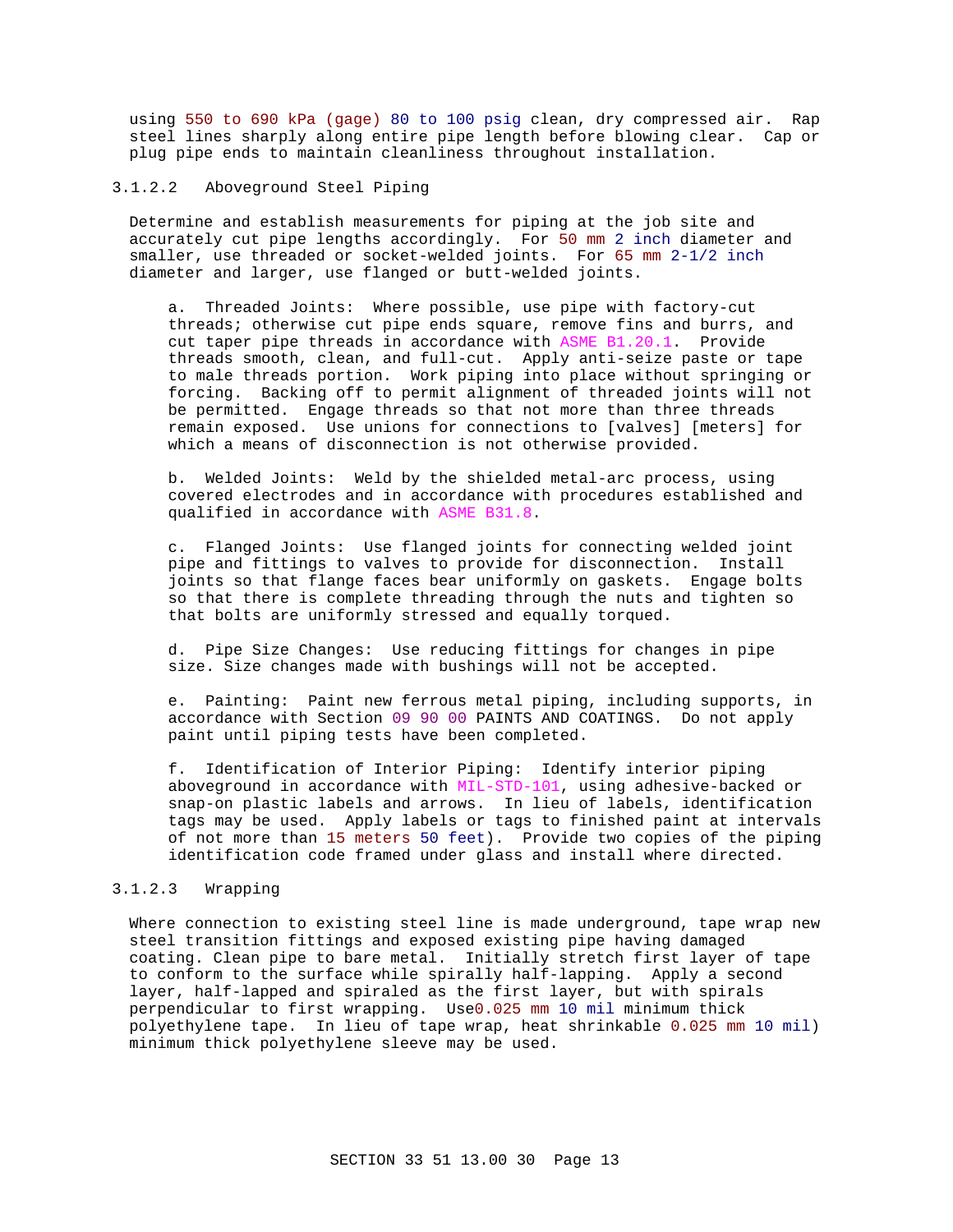#### $3.1.3$ Regulators and Valves

# 3.1.3.1 Pressure Regulator

Provide [plug cock] [or] [ball valve] ahead of regulator. [Install regulator outside of building and 450 mm 18 inches aboveground on riser.] [Install regulator inside building and extend a full-size vent line from relief outlet on regulator to a point outside of building.] [Install gas meter in conjunction with pressure regulator]. On outlet side of [regulator] [meter], provide a union and a 10 mm 3/8 inch gage tap with plug.

 $3.1.3.2$ Stop Valve and Shutoff Valve

Provide stop valve on service branch at connection to main and shut-off valve on riser outside of building.

## 3.1.4 Pipe Sleeves

[Comply with Section 07 84 00 FIRESTOPPING.] Where piping penetrates concrete or masonry wall, floor, or firewall, provide pipe sleeve poured or grouted in place. Make sleeve of steel or cast-iron pipe of such size to provide6 mm 1/4 inch) or more annular clearance around pipe. Extend sleeve through wall or slab and terminate flush with both surfaces. Pack annular space with oakum, and caulk at ends with silicone construction sealant.

 $3.1.5$ Piping Hangers and Supports

#### \*\*\*\*\*\*\*\*\*\*\*\*\*\*\*\*\*\*\*\*\*\* NOTE: In seismic zone 3 or 4, provide seismic restraints in accordance with SMACNA Seismic Restraint Mnl.

Selection, fabrication, and installation of piping hangers and supports shall conform with MSS SP-69 and MSS SP-58, unless otherwise indicated. [Provide seismic restraints in accordance with SMACNA 1981.]

#### $3.2$ FIELD QUALITY CONTROL

#### $3.2.1$ Metal Welding Inspection

#### 

NOTE: To assist the designer in selecting the proper documents for a specific project, the following scope in accordance with documents is provided:

1. NFPA 54 Scope: "1.1.1 Applicability: Coverage of piping systems extends from the point of delivery to the connections with each gas utilization device. For other than indicated liquefied petroleum gas systems, the point of delivery is the outlet of the service meter assembly, or the outlet of the service regulator or service shutoff valve when no gas meter is provided.

2. ASME B31.8 Scope: "802.11. This code covers